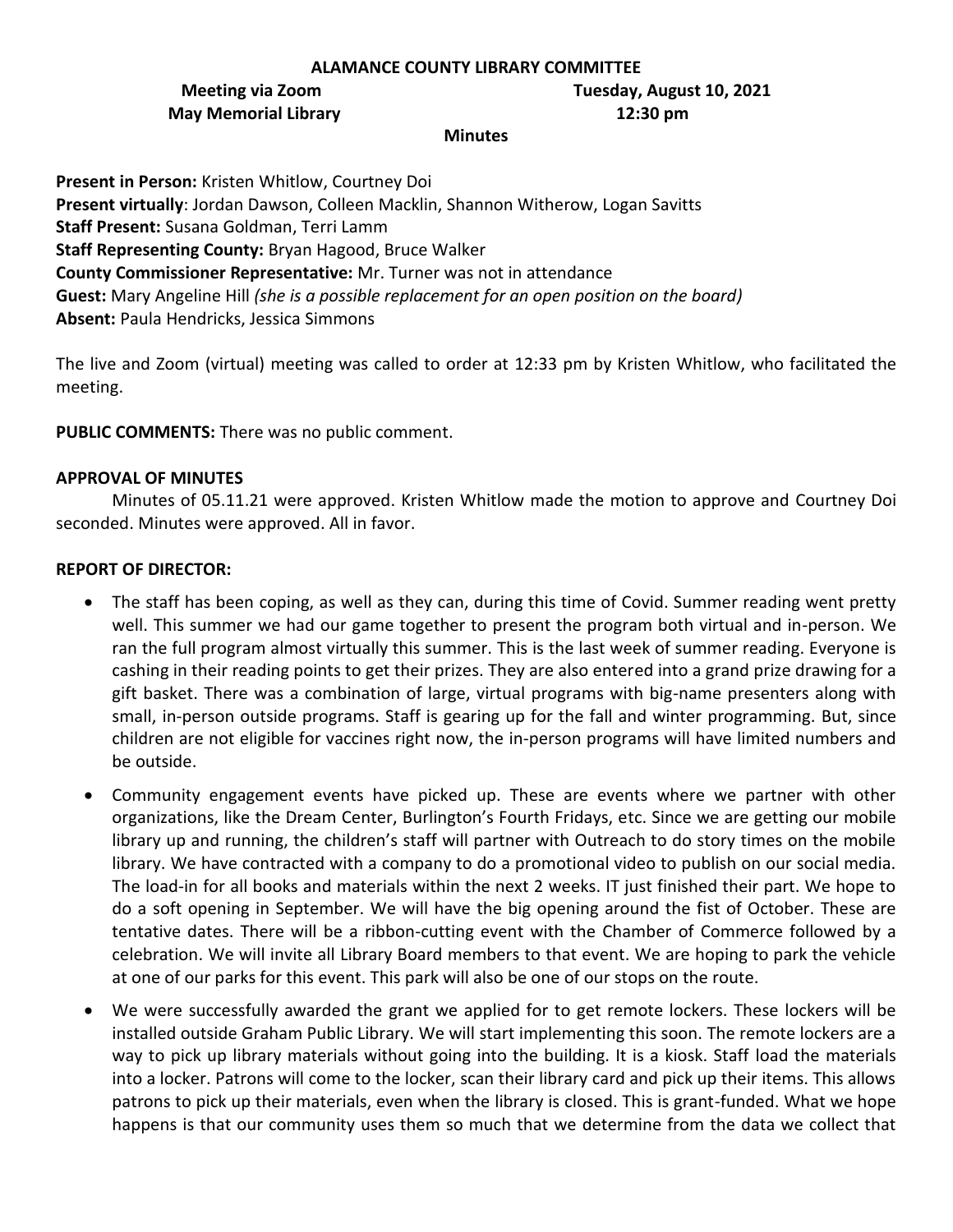this is something we can put in various places within the County. This will give people more access to library materials. We hope to have these installed and functional in Graham by December.

• We have to do a software update with our main ILS software. Therefore, the libraries will be closed Sunday, September 5 and Monday, September 6 (this is Labor Day and we were already scheduled to be closed) to allow this update to be completed. During this update our catalog will be unusable. Every record in our catalog will have more data added to it. This will make searches easier and the whole catalog more user-friendly.

# Mobile Library

- Plans are underway to drive the vehicle around to potential stops to test accessibility.
- We are working with a company to create a promotional video for the mobile library.
- Within the next two weeks, we'll be doing the 'load in,' to stock the vehicle.
- We hope to have a soft opening of the vehicle in service by end of August, early September to test everything out.
- An official Kick-Off event and ribbon cutting is being planned for some time in late September/early October (tentatively October 1st).

# Staffing Information:

We had 6 frozen positions last year. The County unfroze them. Now, we are working on filling these positions. At one point, we had 11 positions posted at once. We are down to 7 open positions. There have been some great candidates that applied for the professional positions. Graham Library has 5 new staff. Bryan said the County Government probably has more positions open now than they ever have. He said if the Board members know good, qualified people, please encourage them to apply. All open positions are posted on the County's website.

# **UNFINISHED BUSINESS:**

# Changing Library Hours:

- $\circ$  Susana gave a hand-out explaining the proposed changes. (See below) There are 2 options for changing hours. It was discussed through email the proposal to change some of the hours. Bryan wanted to participate in the discussion with the Board regarding these changes. A few members were on the Board when we adjusted May Memorial's hours to close at 8pm instead of 9pm. The 8 – 9pm hour was only a May Memorial time. We took statistics for a year to determine the 8 – 9pm time period showed an average of 10 people in the building. We have been working on a way to make all branches open the same hours. This will cut down on the confusion on who is open when. North Park is the exception because it follows the hours of the Mayco Bigelow Community Center. With the decision to unfreeze the six library positions, it is possible to expand library hours back to typical operating hours. With that being said, I would like to change our typical operating hours to accommodate community requests, allow for more uniformity in community expectations of operating hours, and more flexibility to participate in the increasing interest for library participation at community events, programming at daycares and schools, etc. We have experienced a lot of change in how our patrons interact with the libraries and expect many of the changes to remain as people's habits have changed. Instead of programs starting at 10am, they would start at 10:30 am. This would allow children's staff to have time to open the branches AND prepare for their programs.
- o Typical library hours are: May Memorial: Graham & Mebane Libraries: Sunday: 1pm – 5pm Sunday: 1pm – 5pm

Monday – Thursday 9am – 8pm Monday & Tuesday 9:am – 8pm Friday & Saturday: 9am – 6pm Wednesday – Saturday 9am – 6pm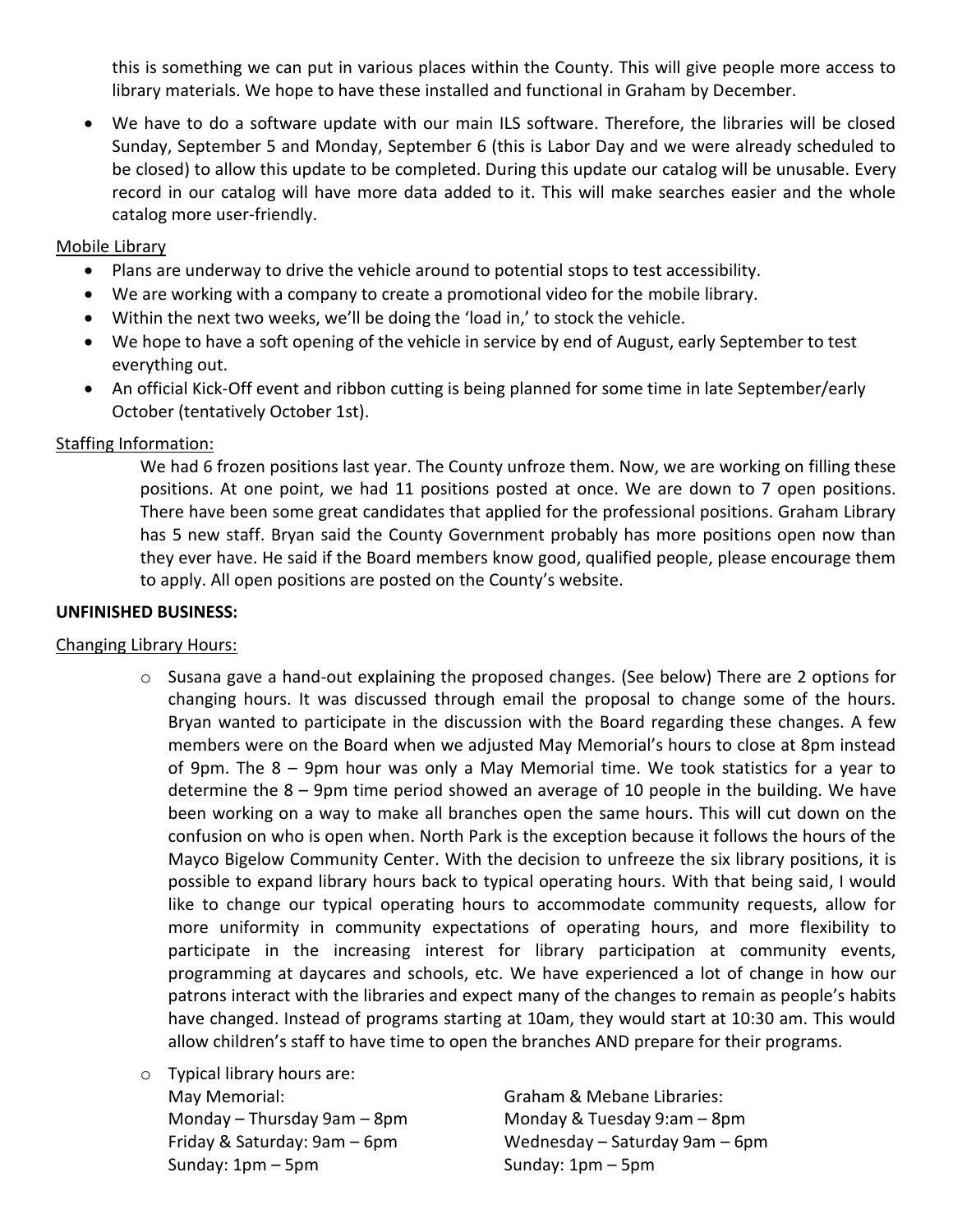o If we adjust the time the libraries' open from 9:00 a.m. to 10:00 p.m. and reduce weekend hours at all of the branches we would be able to accommodate the request to have uniform hours at all of our freestanding library locations, allow more time for staff to plan and present programming, creating more scheduling flexibility to be able to participate in community events, and accommodate more requests for programming at partner locations. This would also make it possible to expand Mebane and Graham's evening hours on Mondays through Thursdays until 8:00 p.m., instead of until 6:00 p.m. on Wednesdays and Thursdays without needing new positions. The 9 to 10 a.m. hour has always been a slow hour and COVID has already caused patrons to not expect the libraries to be open until 10:00 a.m. The same can be said about weekends.

# o **This would change our hours to:**

# **Option 1**

May Memorial, Graham, and Mebane Libraries Monday – Thursday: 10:00 a.m. – 8:00 p.m. Friday: 10:00 a.m. – 6:00 p.m. Saturday: 10:00 a.m. – 3:00 p.m. Sunday: 1:00 – 5:00 p.m. **OR Option 2** May Memorial, Graham, and Mebane Libraries

Monday – Thursday: 10:00 a.m. – 8:00 p.m. Friday & Saturday: 10:00 a.m. – 6:00 p.m. Sunday: Closed

- $\circ$  Since North Park already sets their hours according to the hours that the Mayco-Bigelow Community Center is open these will stay: Monday – Thursday: 12 – 7 pm Friday:  $12 - 4$  pm
- $\circ$  All of this would allow us the flexibility to meet the community where they are, offering more hours for those who don't work typical 8 to 5 jobs additional opportunities to use our services, attend library programming, and/or see the library at their community events.
- o There was a lot of discussion regarding these 2 options.
- o Bryan said he wants to make sure he can convey to the Commissioners the rationale behind the proposal of changing the hours. He said as long as the patrons are kept in the forefront, as long as we know that whatever we are doing is for the good of the patrons. Bryan said that the Commissioners will be able to say that the Library and the Library Board have worked together to come up with the best mix that will serve the highest number of patrons. Bruce said that no matter what new hours are chosen, he was sure the library would be able to pull statistics to show how the changes effect door counts. Susana said the software has been set up correctly on our security gates to track statistics per hour. Bryan said it was very helpful to the Commissioners when Susana provided statistics to them regarding going fine free. Bruce asked if the surrounding counties had their libraries open on Sundays. Susana said she is in communication with other directors and there is no consistency is hours anywhere. It really seems to depend on the communities they serve. She said a lot of directors are looking at the 9 – 10am hour, as a trend in general.
- o Susana said that staff have told her that Option 2 will allow for more programs to occur. The library does not do programs on Sundays.